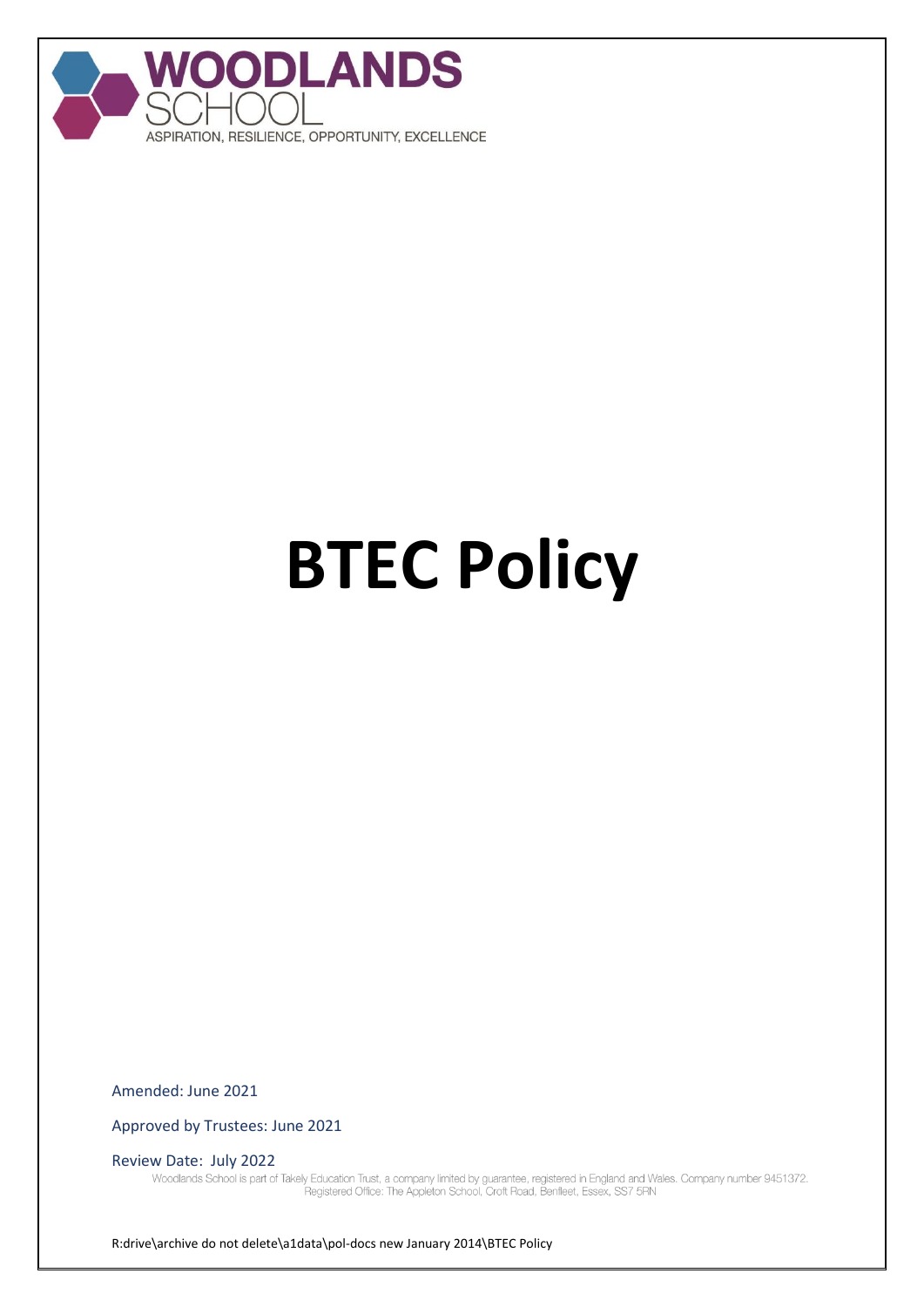# **Registration & Certification**

# **Aims:**

- 1. To ensure that students are registered for the correct BTEC courses in a timely manner before the examination board deadline
- 2. To claim valid learner certificates within agreed timescales
- 3. To construct a secure, accurate and accessible audit trail to ensure that individual learner registration and certification claims can be tracked to the certificate which is issued to each learner

# **Objectives:**

- Registrations must be completed in a timely manner before the deadline (BTEC  $1^{st}$ November) set out by the awarding body. Late registrations incur additional fees.
- Make each learner aware of their registration status
- Inform the awarding body of withdrawals, transfers or changes to learner details
- Ensure that certificate claims are timely and based solely on internally verified assessment records
- Audit certificate claims made to the awarding body
- Audit the certificates received from the awarding body to ensure accuracy and completeness

# **BTEC Key dates for EO/QN, LIV, IV and Teachers**

- $\bullet$  30<sup>th</sup> September 2021 Completion of Annual Centre Declaration
- $\bullet$  30<sup>th</sup> September 2021 Completion of standardisation
- $\bullet$  1<sup>st</sup> November 2021 Deadline for EO to register students for Level1/Level2 BTEC Health and Social Care
- 21<sup>st</sup> December 2021 Engage with Lead Standards verifier
- $10^{th}$  January 2022 30<sup>th</sup> June 2022 Standards verification

# **Procedures:**

# **Registration**

- At the start of the new academic year in September, the Exams Officer (EO) requests registration lists of candidates from the Head of Department (HOD) and informs them of the BTEC registration deadline 1<sup>st</sup> November
- The EO/QN checks the centre has the required approvals to run the course should the course be not current; the approval is requested through Edexcel online.
- Any staff changes for the BTEC courses reviewed on Edexcel online, ensuring the BTEC teachers have access to the BTEC area and teachers not teaching BTEC are removed. Roles for LIV and IV are also checked
- The EO enters the candidates onto the course, the registrations are reviewed and the EO may be advised to withdraw and/or add candidates on instruction from the teachers, HOD or a member of the Senior Leadership Team. This is completed before the Awarding body deadline of  $1<sup>st</sup>$  November.
- The registration policy and procedure is updated at the start of the academic year by the EO, LIV and Senior Management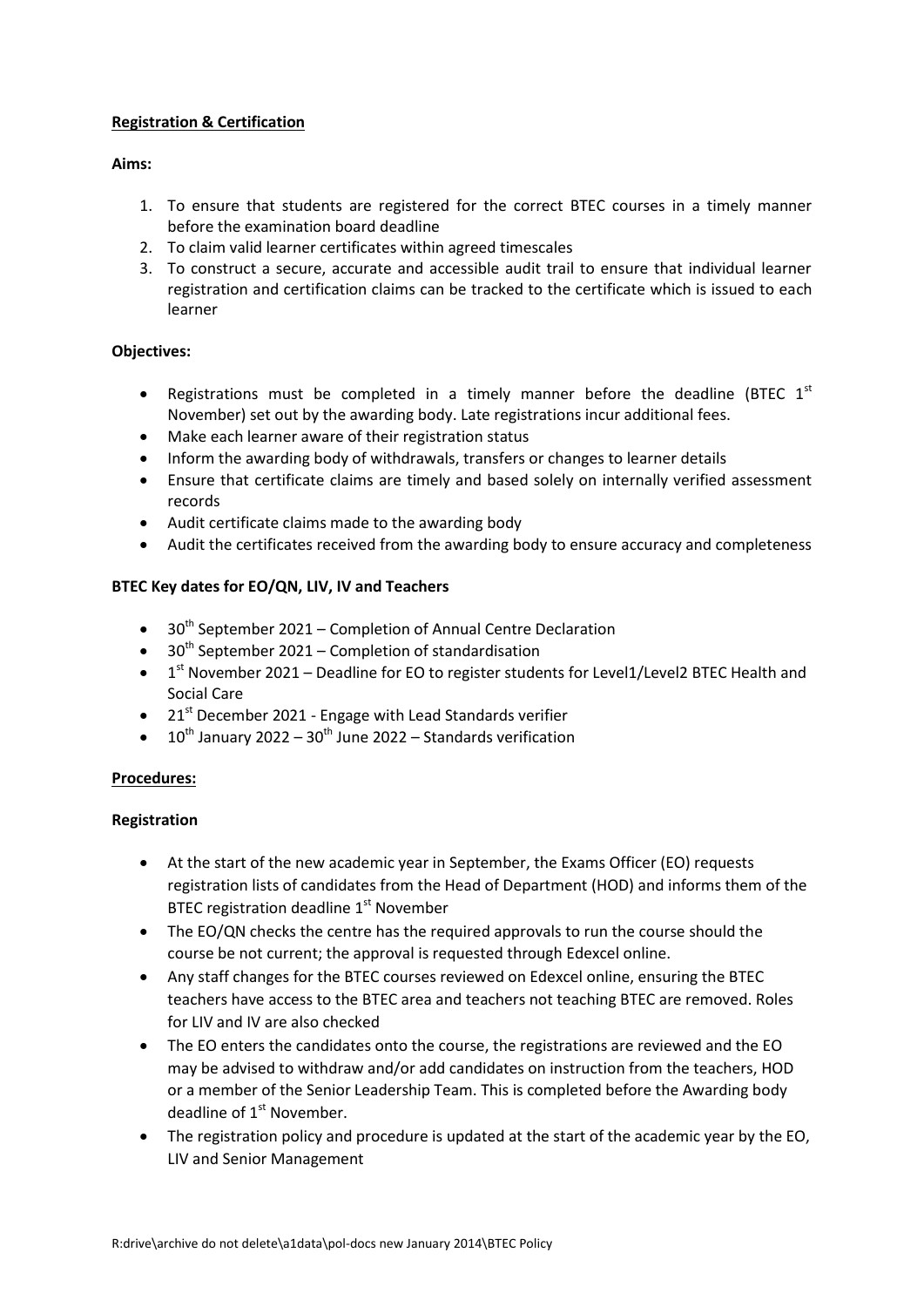### **Transfer**

• Transfers are processed by the EO on instruction from the LIV

### **Withdrawal**

Withdrawals are processed by the EO on instruction from the LIV

#### **Unit certification**

 Claims for units for learners not completing their full programme of study, are administered by the Examinations Officer with the Lead IV, thus ensuring mistakes are not made. The claims must be completed using awarding body online, in time to meet the deadline. Records are securely held by the Examinations Officer and the Lead IV.

# **Certification**

- On completion of the BTEC course, the EO/QN, LIV and teachers meet to discuss the status of each course and candidate ahead of the Awarding body certification deadline
- Teachers provide lists of the candidates with confirmed completions for the qualifications and given to the EO and LIV for checking
- The LIV and EO meet to process the completed units for each candidate on Edexcel online
- Each candidate achieved unit grade is checked by both the LIV and EO before submitting through Edexcel online
- On receipt of the BTEC certificates, the EO and LIV meet to check from the certification listing that the certificates are correct
- Any errors discovered, are then reported to Awarding body by the EO. Certificates are returned to Awarding body, after photocopying for reference purposes, until the amended certificate is received by the centre
- Certificates are kept secure in a locked cupboard, until candidates collect and kept for 12 months, by the EO.
- Signed records are kept as per the exams archiving policy, for 4 years by the EO.

# **External Assessment Registration**

Within the BTEC Tech Award in HEALTH AND SOCIAL CARE Level 1/Level 2, candidates have to complete one externally set assessments during the course. This will be completing during year 11. Candidates may re-sit an externally set assessment once, should they wish to improve their grade.

- External assessments are available for the BTEC Tech Award in HEALTH AND SOCIAL CARE Level 1/Level 2, candidates to sit in February and May/June. This will be sat in Year 11.
- The QN instructs the course teacher and LIV the dates for the external set assessments, the preparation period and the submission date.
- Candidates are provided with a notification of the date of the externally set assessment via the teacher/HOD.
- Records are kept as per the Exams Archiving Policy by the EO.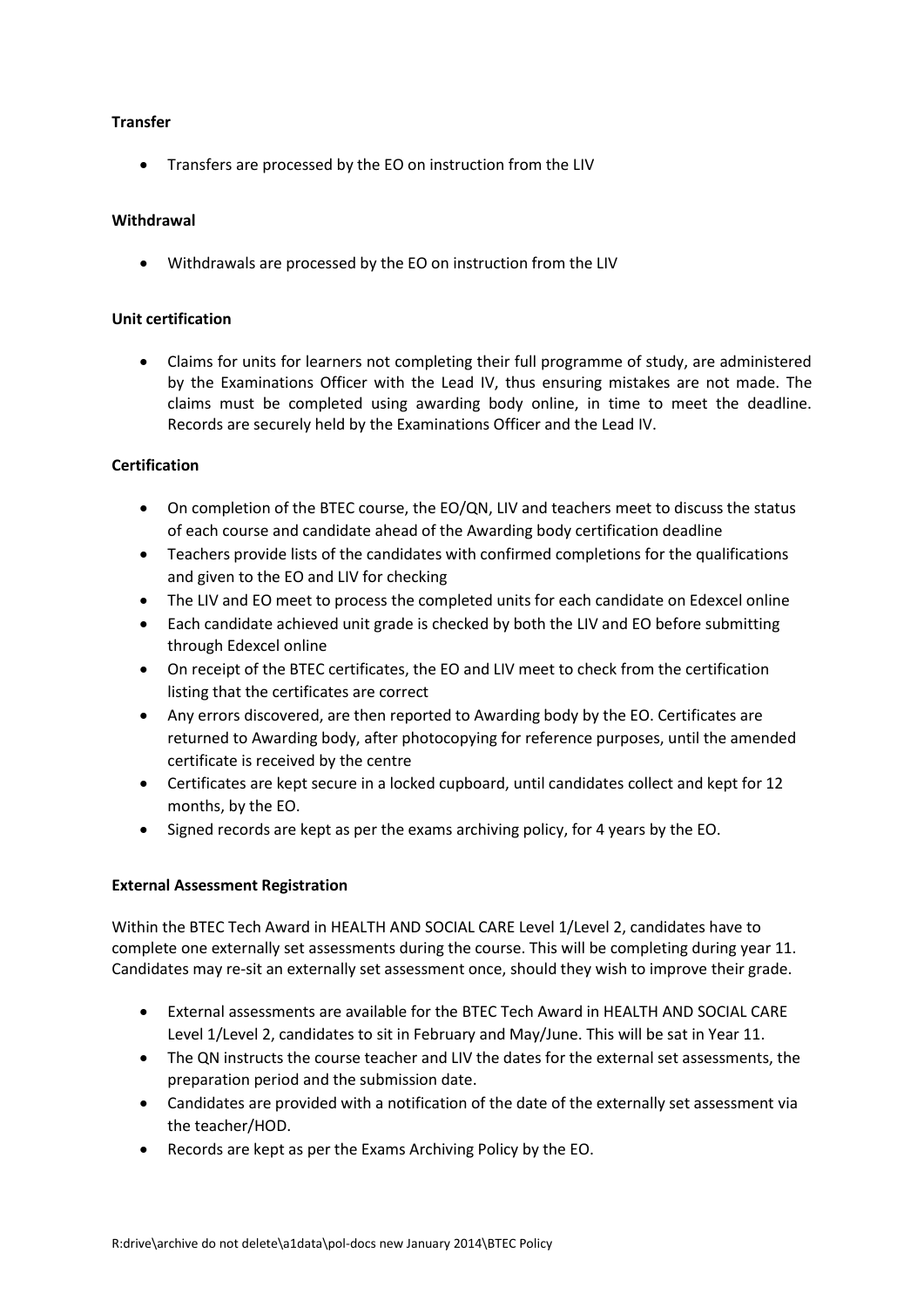**Links:** 

- The awarding body produces an information manual each year, which provides detailed information for Exams Officers about [registration](https://qualifications.pearson.com/en/support/support-topics/registrations-and-entries/vocational-registrations.html) and [certification](https://qualifications.pearson.com/en/support/support-topics/results-certification/certification.html) procedures, for all Pearson Edexcel programmes. This can be found on the website.
- **•** [BTEC entries and information manual](https://qualifications.pearson.com/en/support/support-for-you/exam-officers-administrators/entries-information-manual.html?view=manual)

# **Assessment**

**Aims:**

- 1. To ensure that assessment methodology is valid, reliable and does not disadvantage or advantage any individual or group of learners
- 2. To ensure that the assessment procedure is open, fair and free from bias and to a national standard
- 3. To ensure that there is accurate and detailed recording of assessment decisions

Woodlands School is committed to ensuring that standards of assessment are consistent, transparent and in line with the requirements of awarding body.

#### **Objectives:**

- Ensure that learners are provided with assignments that are fit for purpose, to enable them to produce appropriate evidence for assessment
- Produce a clear and accurate assessment plan at the start of the programme/academic year
- Assess learners evidence using only the published assessment and grading criteria
- Ensure that assessment decisions are impartial, valid and reliable
- Not limit or 'cap' learner achievement if work is submitted late
- Allow learners one resubmission of evidence for each assignment
- Develop assessment procedures that will minimise the opportunity for malpractice
- Maintain accurate and detailed records of assessment decisions
- Maintain a robust and rigorous internal verification procedure
- Provide samples for standards verification/external assessment as required by Awarding body
- Monitor standards verification/external assessment reports and undertake any remedial action required
- Share good assessment practice between all BTEC programme teams
- Ensure that BTEC assessment methodology and the role of the assessor are understood by all BTEC staff
- Provide resources to ensure the assessment can be performed accurately and appropriately.

#### **Procedures:**

#### **BTEC Internal verification of assessments (assignment briefs)**

All assignment briefs, even ones 'bought in' from published sources, must be internally verified, **prior to issue** to the learner. This is to verify the brief is fit for purpose, by ensuring:

- The tasks and evidence will allow the learner to address the targeted criteria
- It is written in a clear and accessible language
- Learners' roles and tasks are vocationally relevant and appropriate to the level of the qualification
- The brief is appropriate to the centre and learner profiles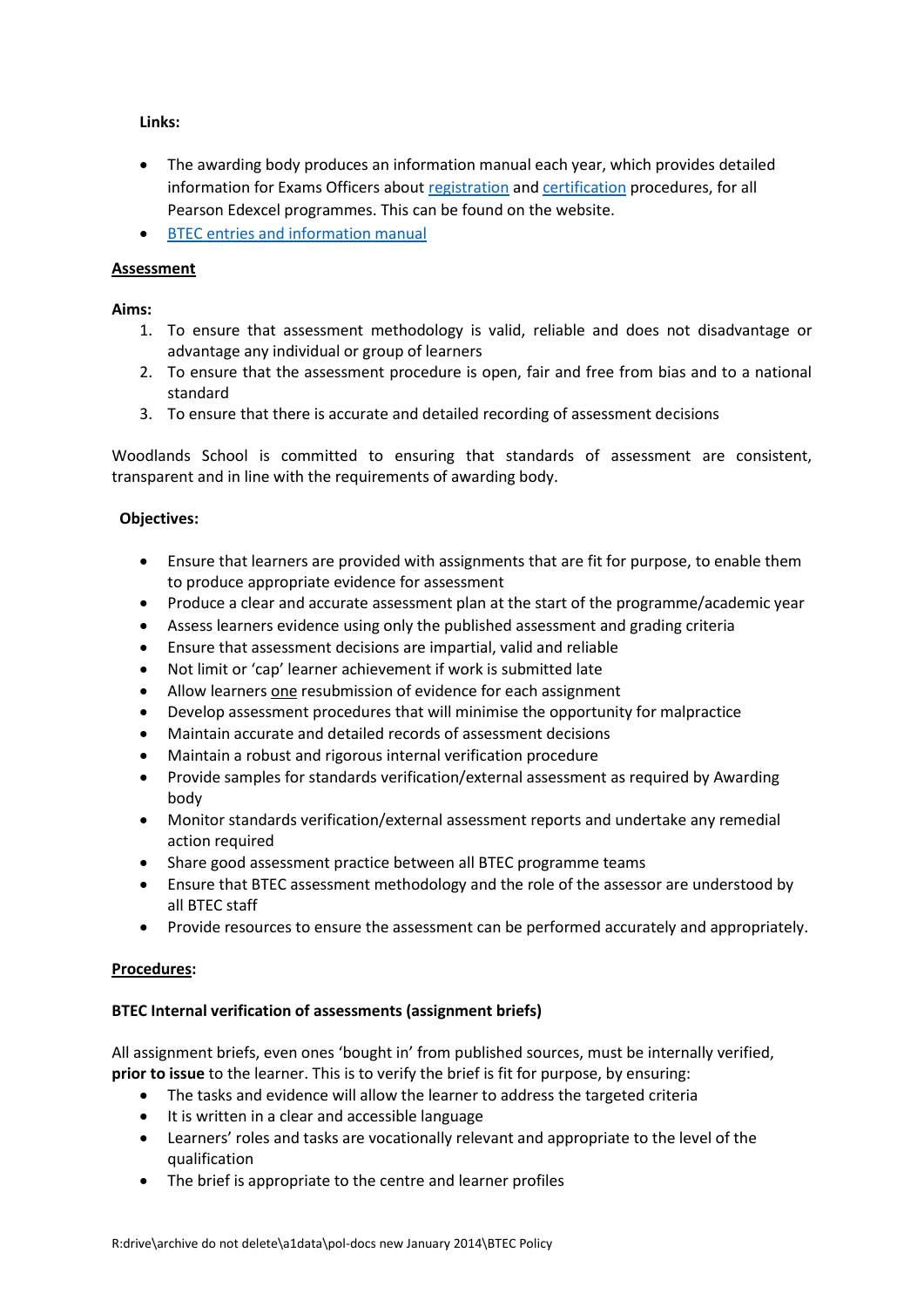Equal opportunities are incorporated.

Internal verification of the assignments is carried out by a staff member who is familiar with BTEC assessment and has subject knowledge of the programme area. Internal verification should **always**  be reported and recorded. If action is required, the assessor should complete this and return it to the internal verifier for sign off. Once the assignment is verified as fit for purpose, it may be issued to the

learners.

# **Assessing unit content**

The learner must have the opportunity to cover all of the unit contents within the delivery of each unit. The learning programme will need a learning order for learners to be meet the standard determined in the assessment and grading criteria.

Professional judgment is required but the following principles apply:

- A centre is expected to teach the unit fully.
- A learner is not required to provide evidence of the unit content but must provide sufficient evidence to meet the assessment and grading criteria to successfully achieve the unit.

#### **Assessment**

The assessor decides when the learner is ready to undertake the assessment. It is essential learners work independently to prepare and produce the evidence for assessment. Each learner must understand;

- The assessment requirements
- The nature of the evidence required
- The importance of time management and in particular meeting the deadlines

#### **Submission of evidence**

Upon the first submission of work, the assessor must formally record the assessment, confirming the achievement of specific assessment criteria.

Each learner should submit:

- Evidence for the targeted assessment criteria
- A signed and date declaration of authenticity with each assignment confirming the work is their own.

The assessor should on receipt of the submission:

- Formally record and confirm the achievement of specific assessment criteria
- Complete a confirmation that the evidence that has been assessed is the learners own work.

#### **Resubmission of Evidence**

As every assignment contributes towards the final grade, learners are allowed **one** resubmission of evidence for each assignment.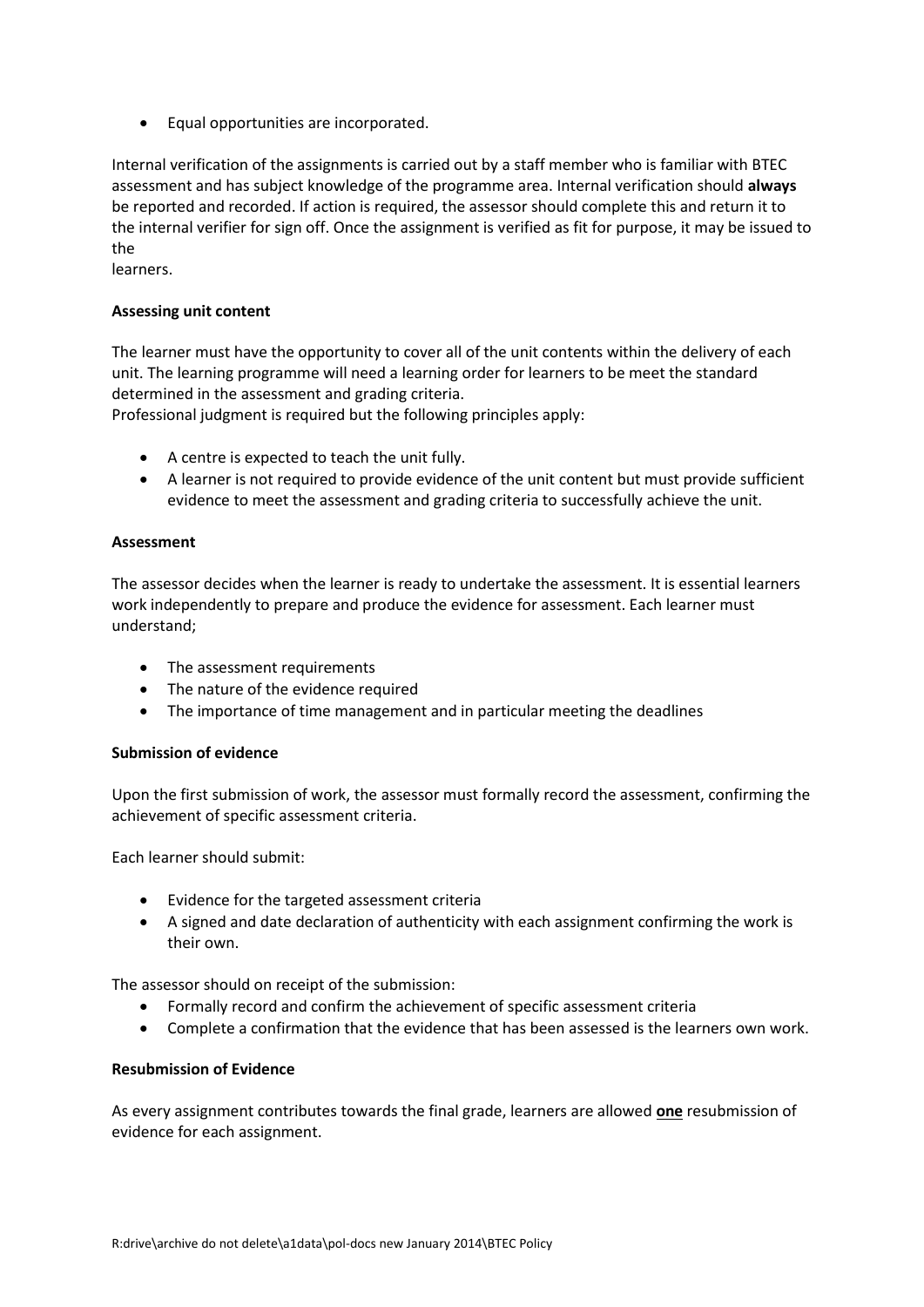The Lead Verifier can authorise a resubmission ensuring resubmissions are fair and consistent for all learners.

Should the lead Verifier authorise a resubmission, it must be;

- 1. Recorded on the assessment record
- 2. Given a deadline for resubmission within 15 working days
- 3. Undertaken by the learner with no further guidance

If a learner does not meet the conditions, the Lead Verifier must not authorise a resubmission.

#### **Making assessment decisions using criteria**

After submission, assessors review authenticated learner work and make judgements on standards using the assessment criteria and the supporting information given in components and training materials.

The evidence from a learner should be judged using all the relevant criteria. In making a judgement, you should consider whether evidence is present and sufficiently comprehensive.

Once the team has agreed the outcome, a formal assessment decision is recorded and reported to learners. The information given:

- must show the formal decision and indicate where criteria have been met
- may show where attainment against criteria has not been demonstrated
- must avoid giving direct, specific instructions on how the learner can improve the evidence to achieve a higher grade.

#### **Assessment records**

An assessment record is used to provide a formal record of an assessor's judgement of learner performance (process evidence e.g. during presentations, practical activities) against the target grading criteria. This is produced at the start of the academic year and is a working document. Flexibility may be required in a scenario of blended learning.

The record will:

- relate directly to the evidence requirements in the grading grid of the unit specification
- may confirm achievement or provide specific feedback of performance against national standards for the learner
- provide primary evidence of performance
- is sufficiently detailed to enable others to make a judgement as to quality and whether there is sufficient evidence of performance
- confirm that national standards have been achieved.

Assessment records should:

- be accompanied by supporting/additional evidence. This may take the form of visual aids, video/audio tapes, CDs, photographs, handouts, preparation notes, cue cards, diary record or log book and/or peer assessments records, etc.
- note how effectively these were used to meet the grading criteria
- record the assessor's comments
- be completed by the assessor who must have direct knowledge of the specification to enable an assessment decision to be made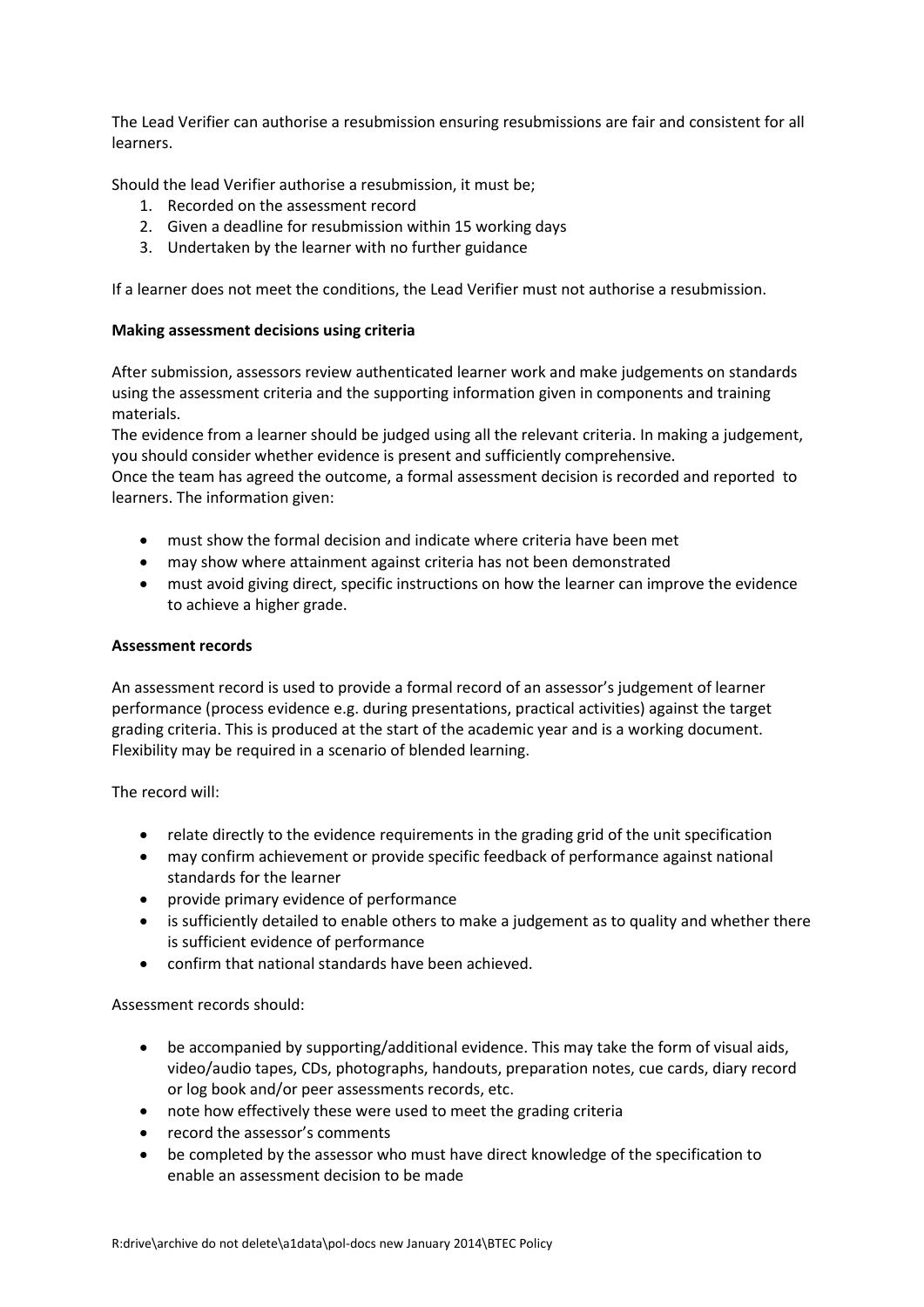- be signed and dated by the assessor and the learner
- also include learners' comments.

#### **Retakes**

If a learner has met all of the conditions but not achieved the targeted pass criteria following a resubmission of an assignment, the lead Internal Verifier may authorise one retake opportunity to meet the **pass** criteria, ensuring that these conditions are met:

- The Lead Internal Verifier must only authorise a retake in exceptional circumstances where they believe it is necessary and fair to do so.
- The retake must be a new task or assignment targeted to pass criteria which was not achieved in the original assignment.
- The assessor must record a clear deadline before the learner starts the retake.
- The learner and the assessor must sign declarations of authentication as prior submissions.

#### Please note;

*The assessor cannot award a merit or distinction for a retake The learner will not be allowed any further resubmissions or retakes.*

#### **Meeting Deadlines**

It is important that learners are assessed fairly and consistently and that some learners are not advantaged by having additional time to complete assignments.

#### **Giving feedback to learners**

- Feedback can be given to pupils in line with centre marking policy during teaching and learning of component content.
- During assessment
	- o Guidance on how to approach the knowledge and skills required
	- $\circ$  Guidance on appropriate behaviour and approach, confirmation of deadlines.
	- o Confirm and clarify the assignment brief.
- Following assessment
	- o On the assessment record, clear give feedback on the criteria the learner achieved
	- o The criteria not achieved (without a list of instructions on how to get a higher grade)
	- o Guidance and information on resources, assignment brief and general behaviour including conduct, approach, and grammar can be given.

#### **Links:**

[BTEC assessment and verification tools](https://qualifications.pearson.com/en/support/support-topics/assessment-and-verification/btec-assessment-and-verification-tools.html)

#### **Internal Verification**

#### **Aims:**

- 1. To ensure there is an accredited Lead Internal Verifier in each principal subject area (BTEC Level1/2)
- 2. To ensure the Internal Verification is valid, reliable and covers all Assessors and programme activity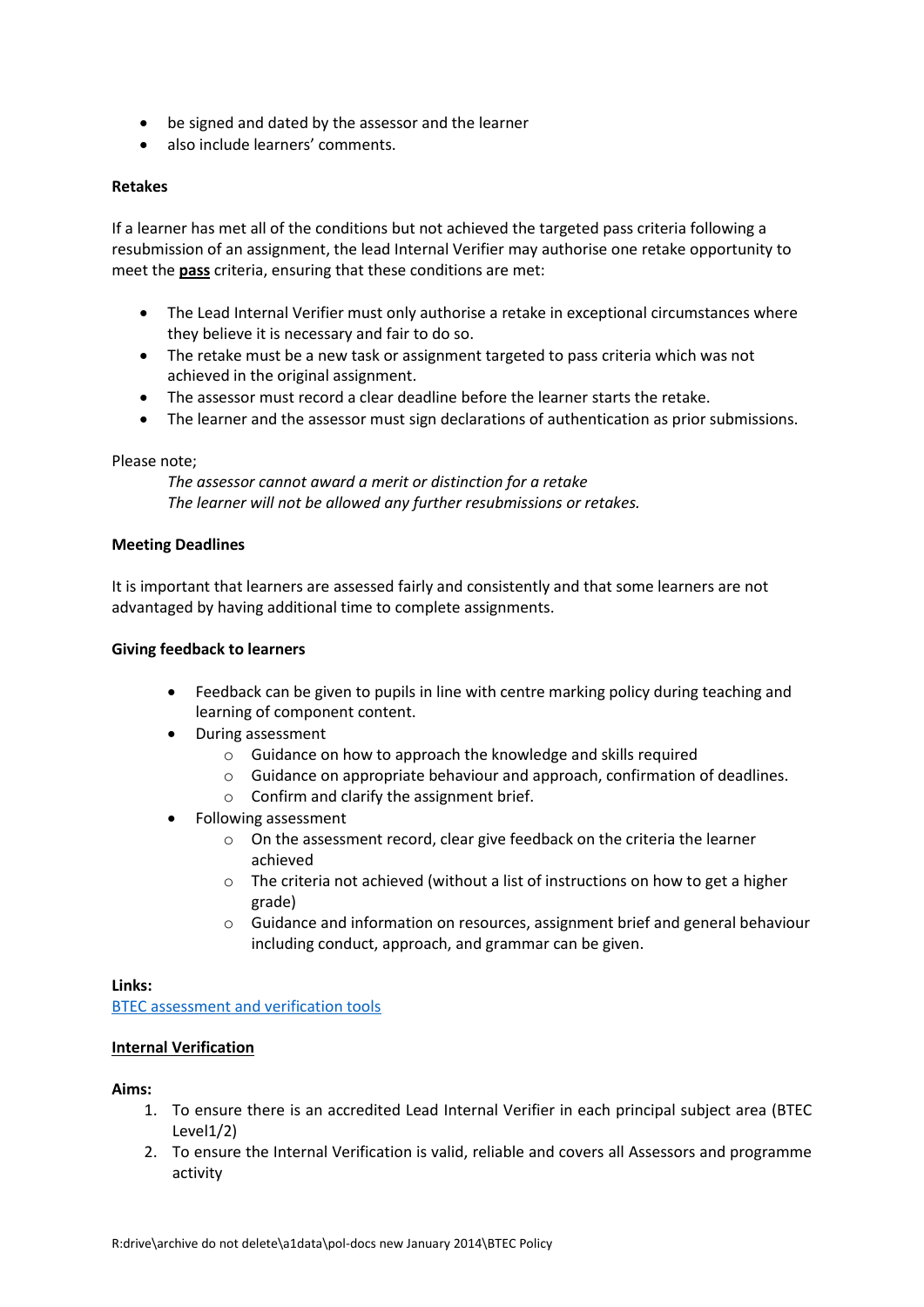- 3. To ensure the internal Verification procedure is open, fair and free from bias
- 4. To ensure that there is accurate and detailed recording of Internal Verification decisions

### **Objectives:**

Woodlands School is committed to ensuring that standards of assessment are consistent, transparent and in line with the requirements of the awarding body. The way students' work is assessed must serve the stated learning objectives of the programmes we offer and facilitate the achievement and wider development of our students.

- Where required by the qualification, a Lead Internal Verifier is appropriately appointed for each subject area, is registered with Pearson and has undergone the necessary standardisation processes (OSCA)
- The Lead Internal Verifier oversees effective Internal Verification systems in their subject area
- Staff are briefed and trained in the requirements for current Internal Verification procedures
- Effective Internal Verification roles are defined, maintained and supported Internal Verification is promoted as a developmental process between staff
- Standardisation Internal Verification documentation is provided and used
- All centre assessment instruments are verified as fit for purpose
- An annual Internal Verification schedule, linked to assessment plans, in place
- An appropriately structured sample of assessment from all programmes, units, sites and assessors is Internally Verified, to ensure centre programmes conform to national standards
- Secure records of all Internal Verification activity are maintained
- The outcome of Internal Verification is used to enhance future assessment practice.
- To assess students' work with integrity by being consistent and transparent in our assessment judgements and processes so that the outcomes are fair, reliable and valid.
- To ensure that assessment standards and specifications are implemented fully (both in spirit and in letter), so that no risk is posed to the reputation of the awarding bodies or the qualifications we offer.
- To establish quality control and recording mechanisms for assignments and their assessment through a system of sampling, moderation and internal verification.
- To provide learner-centred approaches to assessment, which provide opportunities for students to achieve at levels commensurate with the demands of their course.

#### **Internal Verification process**

- a) The Internal Verifier is at the heart of quality assurance on BTEC programmes. The role is to ensure that internally assessed work consistently meets national standards but can also lead to staff development and quality improvement.
- b) Each course will have an identified Internal Verifier (IV) who is not otherwise involved in the assessing or setting of work for the course.
- c) Internal Verifiers will have the knowledge and qualifications relevant to the qualification(s) and other competence-based award(s) for which they are responsible to enable accurate judgements to be made regarding candidate performance in relation to competence criteria.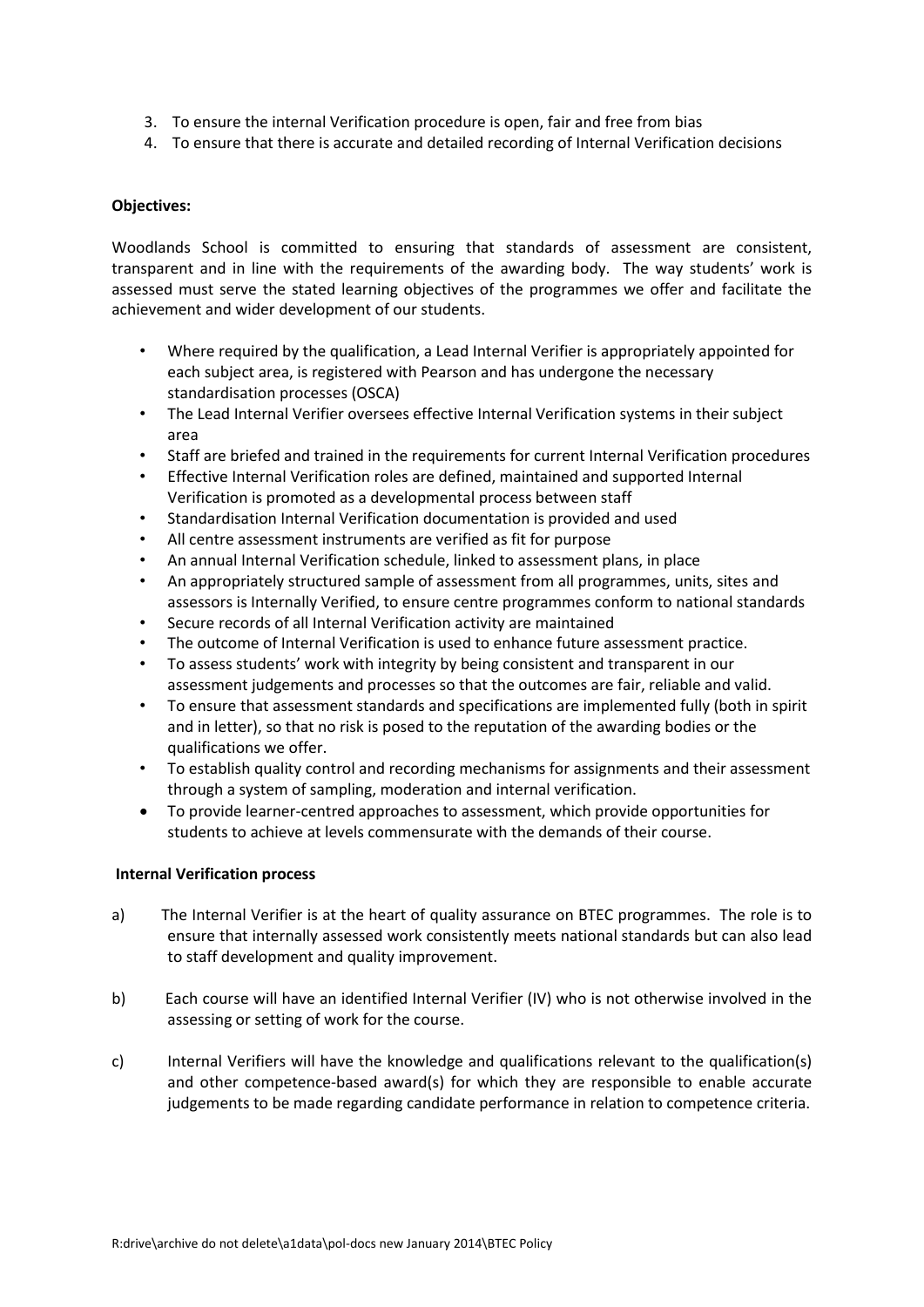### **Lead IV registration**

- Registration as New Lead Internal Verifier for QCF/NQF/RQF courses to be complete prior to September programme delivery and prior to assessment activity with cohort.
- Continuing Registration as Lead Internal Verifier (to be completed annually and in line with deadlines set by Pearson at the beginning of each academic year)

# **OSCA accreditation / standardisation activities**

- Lead IV to access induction and standardisation materials from Edexcel Online and complete standardisation task with all BTEC assessors and internal verifiers for that course.
- To be completed the term before any assessment decisions are made.
- Update Edexcel Online to state that centre standardisation has occurred for the BTEC course.

# **The Internal Verifier's procedure**

- The Internal Verifier must not verify their own work or assignments.
- Ensure that all assignment briefs are verified as fit for purpose prior to their being circulated to students. They should enable students to meet the unit grading criteria.
- Complete the template and make recommendations to the assessor on how to improve the quality of the brief if necessary.
- Make all IV evidence available to the External Verifier
- Plan with the course team an annual internal verification schedule linked to assignment plans.
- Consider the assessment decisions of all units and all assessors to judge whether the assessor has assessed accurately against the unit grading criteria
- Verify a suitable sample of assessment decisions, sampling all assessors and range of assessment decisions.
- Consider alternative methods of moderation/verification as required for non-written (ephemeral) assessments (e.g. assessments of performance, oral presentations, and work placements). In most cases, the documentary record of the assessor(s) will provide the basis for verification.
- Maintain secure records of all work sampled as part of their verification process using a standard template.
- If a concern is raised the IV should discuss this with the assessor prior to the final confirmation of the marks for all the students taking the assignment. As a result of the IV process it may be necessary for the assessor(s) to reconsider the marks awarded for the entire cohort of students and, as a consequence, to make changes either to all marks or to some marks.
- Where re-sampling is necessary the work should be verified again before being sent to the External Verifier and records kept.

Internal verifiers are responsible for:

- Verifying assignment briefs prior to distribution to learners
- Verifying a sample of assessment decisions
- Developing the skills of assessors, especially those new to assessment.
- Maintaining the consistency of assessment decisions by holding standardisation meeting of assessors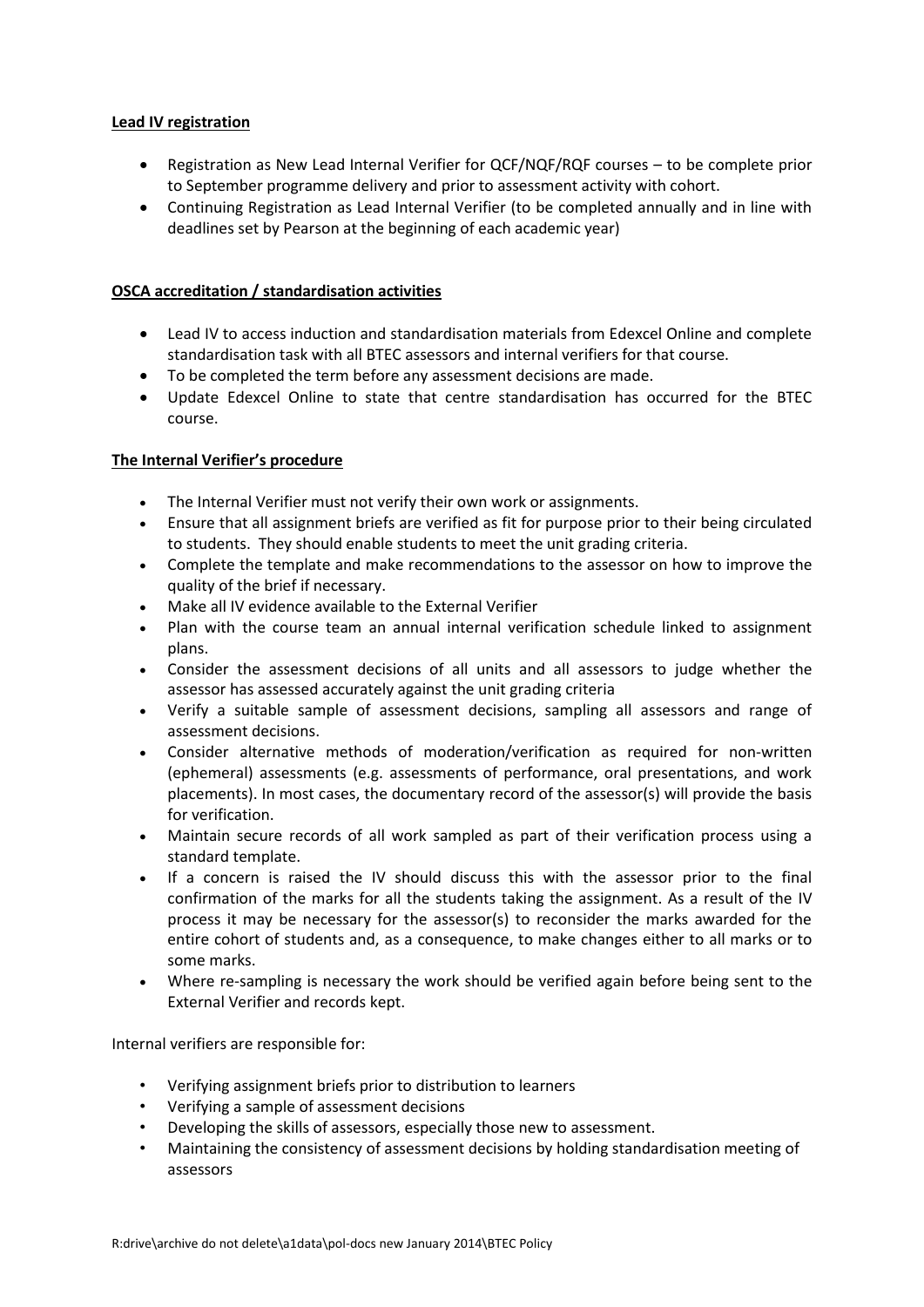It is the responsibility of the Exams Officer

- To facilitate the IV process
- To meet the deadlines for registering learners with the awarding body
- To ensure that awarding body data is kept up to date with timely withdrawal or transfer of learners
- To claim learners' certificates as soon as appropriate
- To claim unit certification when a learner has not been able to complete the full programme of study.

It is the responsibility of the Quality Nominee for the school

- To act as a conduit for information from awarding bodies to course teams,
- To ensure standardisation of processes and documentation across the programmes

#### **Standards verification**

- At the beginning of each academic year all Lead Internal Verifiers log into OSCA to confirm they are responsible for a Principal Subject Area. Pearson will allocate Standards Verifiers to Principal Subject Areas that require standards verification between December and February.
- Once programmes have been allocated, the Quality Nominee will be contacted by the Standards Verifier between late December and early March.
- The Lead Internal Verifier should provide the assessment plan(s) for all registered learners including:
	- o who is assessing each unit and learner, and when assessment is expected to be completed
	- $\circ$  who is internally verifying the assessment decisions and when internal verification is expected to be completed
	- o planned resubmission opportunities
- The Standards Verifier will use the assessment plan to agree:
	- $\circ$  when they will need to receive the sample by post or the date they will visit the centre
	- o the sample size
	- $\circ$  the date when learners' final grades will be provided to allow the sample to be selected
- The assigned Standards Verifier will request a list of learner grades for each unit near to the agreed sample date. They will select units from each level of programme offered. The number of units required for sampling depends on the programmes being delivered at your centre. Once the SV has the final grades they will then confirm the final selection of the learner's work to be sampled.
- For each learner selected as part of the sample, we need to provide the Standards Verifier with definitive evidence of the assessment process for an entire unit, which they'll use to confirm whether the national standard is being applied.
- The materials sent to the Standards Verifier will include: Assignment briefs, learner evidence and assessment records, internal verification documentation, a full audit trail of any resubmissions.
- The sampling method will be determined upon discussion with the SV either electronically or by post. Only copies we be sent.
- Standards Verifier will produce a report within 10 working days of reviewing your sample. Once the report has been completed, Quality Nominee will receive an email to let them know the report is available to view on Edexcel Online.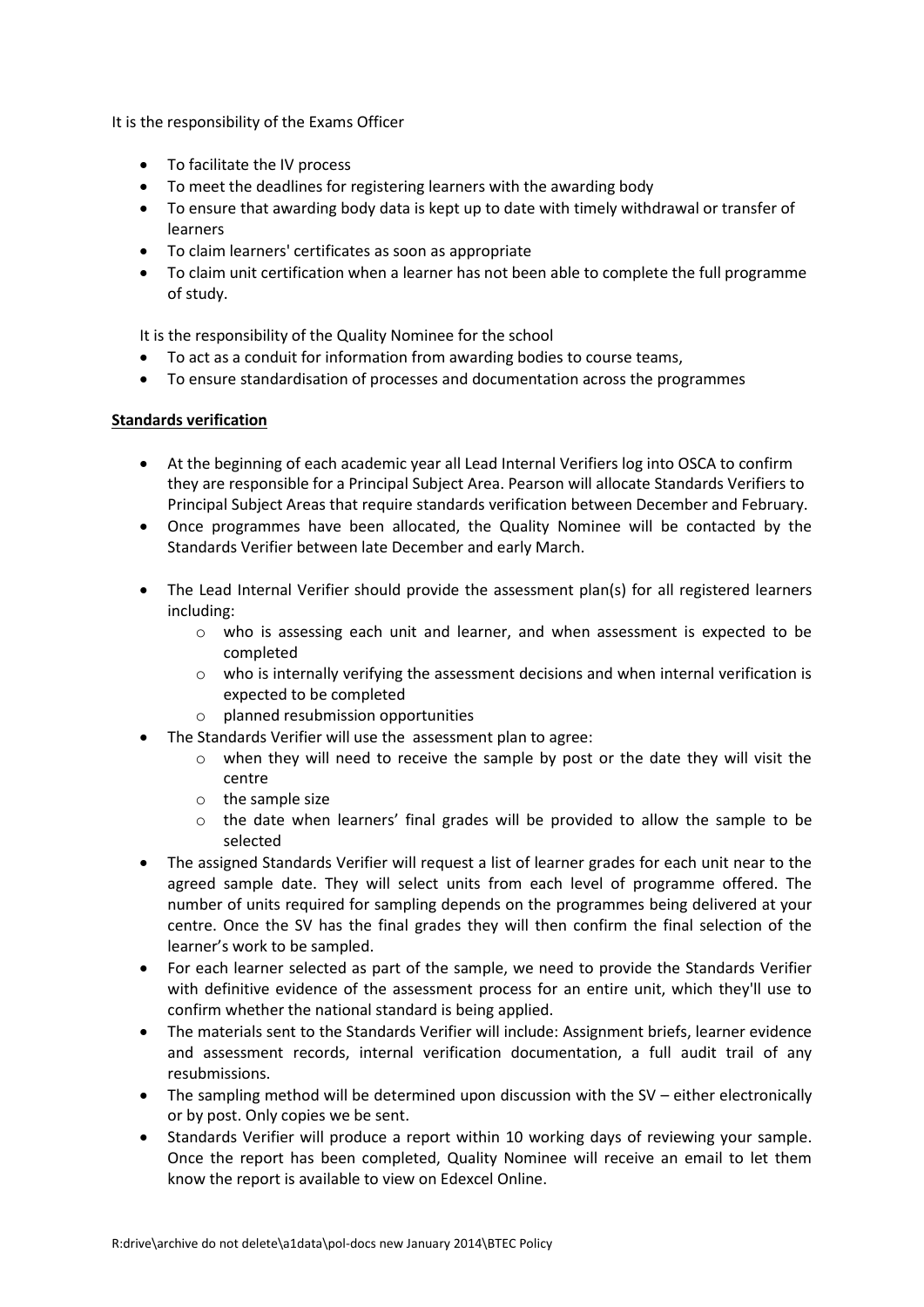- There are two possible outcomes of standards sampling: certification release or certification block.
- A second sample is required following a certification block. Once the second sample has been reviewed, the Standards Verifier will submit a second report within 10 working days. The Quality Nominee will receive an email to let them know the report is available to view on Edexcel Online.
- There are two possible outcomes of standards sampling: certification release or certification block.
- Following a second block a Principal Standards Manager will meet with the LIV to agree a remedial action plan. An action plan must be completed before the Principal Standards Manager will release certification for the academic year.

Pearson links: [BTEC Centre guide to Standards Verification](https://qualifications.pearson.com/en/support/support-topics/quality-assurance/btec-quality-assurance-handbook/standards-verification1.html)

# **Staff briefing / annual updating**

- Policies and procedures will be review annually
- Copies of the policies and procedures will be available via the website
- Student induction programmes and course handbooks will highlight key aspects of this policies and procedures
- Training for assessors will be given as part of staff induction if necessary

#### **Links:**

[BTEC Centre Guide to Internal Verification](https://qualifications.pearson.com/content/dam/pdf/BTEC-Firsts/news/btec-centre-guide-to-internal-verification.pdf) [BTEC Centre guide to Standards Verification](https://qualifications.pearson.com/en/support/support-topics/quality-assurance/btec-quality-assurance-handbook/standards-verification1.html) [Assessment and verification tools/templates](https://qualifications.pearson.com/en/support/support-topics/assessment-and-verification/btec-assessment-and-verification-tools.html) [BTEC Centre Guide for lead internal Verifiers](https://qualifications.pearson.com/content/dam/pdf/BTEC-Firsts/news/btec-centre-guide-to-internal-verification.pdf)

# **Assessment Malpractice**

#### **Aims:**

- 1. To identify and minimise the risk of malpractice by staff or learners
- 2. To respond to any incident of alleged malpractice promptly and objectively
- 3. To standardise and record any investigation of malpractice to ensure openness and fairness
- 4. To impose appropriate penalties and/or sanctions on learners or staff where incidents (or attempted incidents) of malpractice are proven
- 5. To protect the integrity of this centre and BTEC qualifications

Woodlands School is committed to ensuring that standards of assessment are consistent, transparent and in line with the requirements of the awarding body.

#### **Objectives:**

- Seek to avoid potential malpractice by using the induction period and the learner handbook to inform learners of the centre's policy on malpractice and the penalties for attempted and actual incidents of malpractice
- Show learners the appropriate formats to record cited texts and other materials or information sources
- Ask learners to declare that their work is their own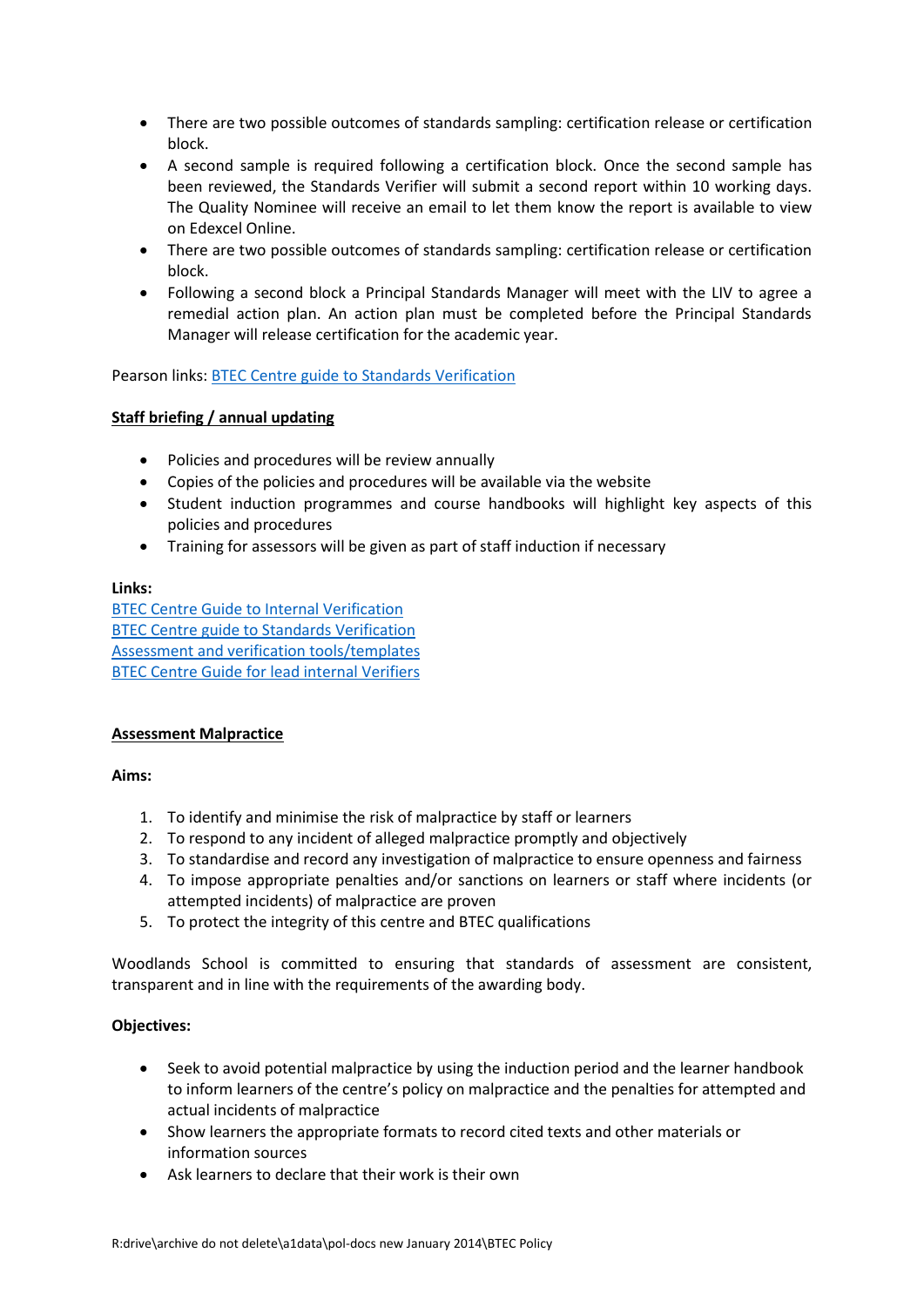- Ask learners to provide evidence that they have interpreted and synthesised appropriate information and acknowledged any sources used
- Conduct an investigation in a form commensurate with the nature of the malpractice allegation. Such an investigation will be supported by the head of Centre and all personnel linked to the allegation. It will proceed through the following stages:
	- $\circ$  Make the individual fully aware at the earliest opportunity of the nature of the alleged malpractice and of the possible consequences should malpractice be proven
	- $\circ$  Give the individual the opportunity to respond to the allegations made
	- o Inform the individual of the avenues for appealing against any judgment made
	- o Document all stages of any investigation.
- Where malpractice is proven, this centre will apply the following penalties/sanctions:
- a) There will be an investigation if student misconduct is suspected which may lead to disciplinary action.
- b) Students who attempt to gain an award by deceitful means will automatically have their result(s) suspended pending a thorough investigation by a member of senior staff. The student will be informed at the earliest opportunity of the nature of the alleged malpractice and of the possible consequences.
- c) The outcome of the investigation will determine the appropriate course of action to be taken by the school. Any case where student malpractice is found to be substantiated will be reported to the awarding body.
- d) If no evidence is found that the student cheated, then the benefit of the doubt should be given to the student and the grade achieved should be awarded.

# **Where staff malpractice is suspected, an investigation will take place under staff disciplinary procedures.**

# **Definition of Student Malpractice**

Misconduct covers a range of offences, which can be collectively described as cheating. The following is not an exhaustive list and the school reserves the right to include any other type of cheating under the terms of this policy.

- Plagiarism: taking someone else's work, images or ideas, whether published or not, and with or without their permission, and passing them off as one's own: thereby not properly acknowledging the original source. This particularly relates to material downloaded from the Internet or copied from books
- Copying the work of other students with or without their permission and knowingly, allowing another student to copy one's own work.
- Colluding with other students to produce work unless this is specifically required or allowed by the assessment criteria.
- Falsely claiming extenuating circumstances to gain an unfair advantage in assessment outcomes
- Submitting work done by another student as one's own
- Fabrication of results or evidence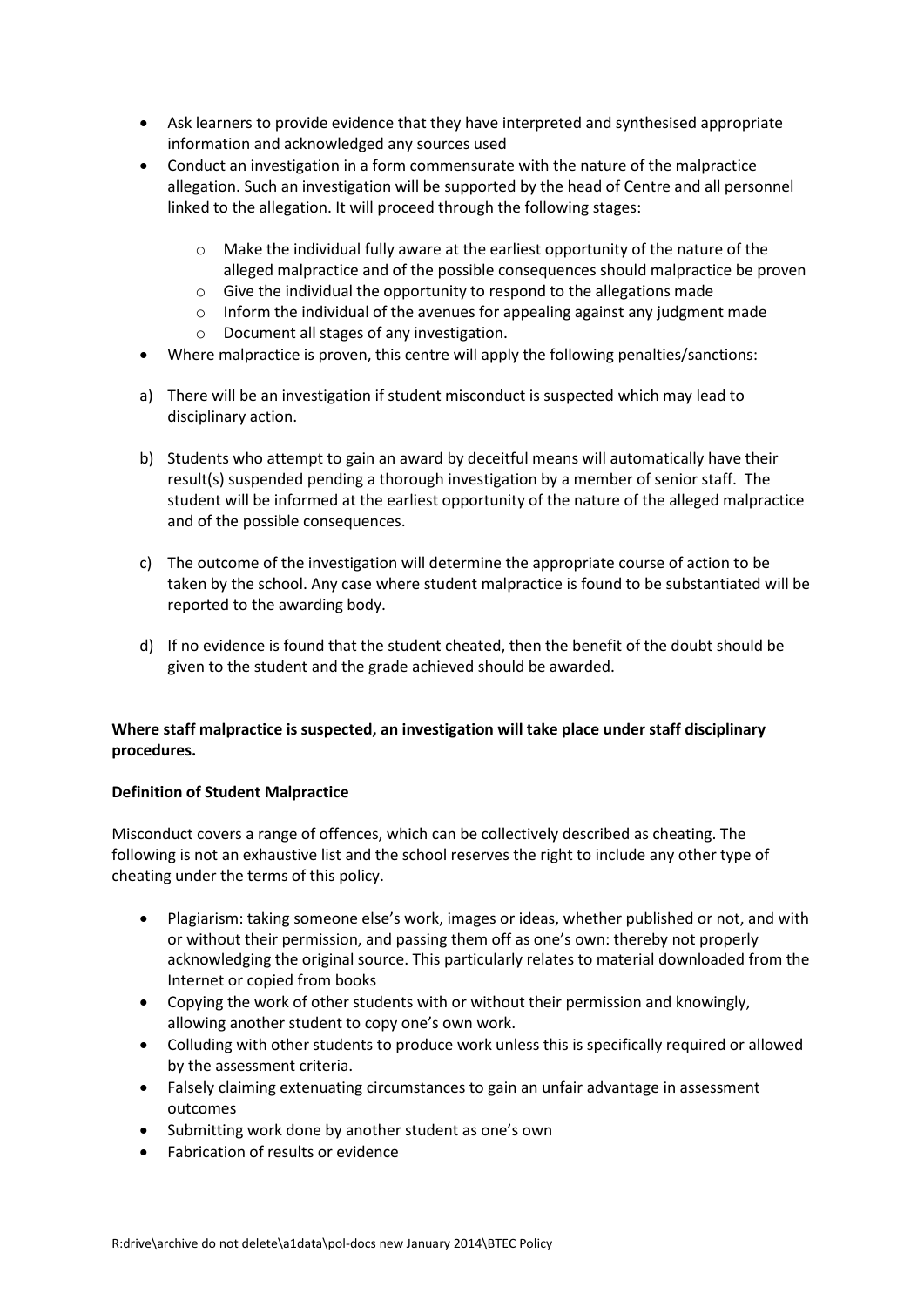### **Definition of Staff Malpractice**

The following are examples of malpractice by school staff. This list is not exhaustive and other instances may be considered by this school at its discretion:

- Improper assistance to candidates
- Failure to keep any candidate coursework/portfolios of evidence secure
- Alteration of awarding body assessment and grading criteria
- Assisting students in the production of work for assessment, where the support has the potential to influence the outcomes of assessment, for example where the assistance involves School staff producing work for the student
- Producing falsified witness statements, for example for evidence the student has not generated
- Allowing evidence, which is known by the staff member not to be the student's own, to be included in a student's assignment/task/portfolio/ coursework
- Facilitating and allowing impersonation
- Misusing the conditions for special student requirements,
- Failing to keep student computer files secure
- Falsifying records/certificates, for example by alteration, substitution, or by fraud
- Fraudulent certificate claims, that is claiming for a certificate prior to the student completing all the requirements of assessment
- Improper retention of certificates

#### **Procedures:**

#### **Authentication of Candidate's Work**

- On each assignment, students must sign that the work submitted is their own and teachers/assessors should confirm that the work assessed is solely that of the candidate concerned and was conducted under required conditions.
- If the student hands in an assignment and teachers suspect it is not the student's own work, the matter should be reported to the Examinations Officer.

#### **Preventing Student Malpractice**

The school will take positive steps to prevent and reduce the occurrence of malpractice by students. These will include:

- Using the induction period and the course handbook to inform students of the school's policy on malpractice and consequent penalties.
- Showing students, the appropriate formats to record cited texts and other materials or information sources including websites. Students should not be discouraged from conducting research; indeed, evidence of relevant research often contributes to the achievement of higher grades. However, the submitted work must show evidence that the student has interpreted and synthesised appropriate information and has acknowledged any sources used.
- a) Introducing procedures for assessing work in a way that reduces or identifies malpractice, e.g. plagiarism, collusion, cheating, etc. These procedures may include: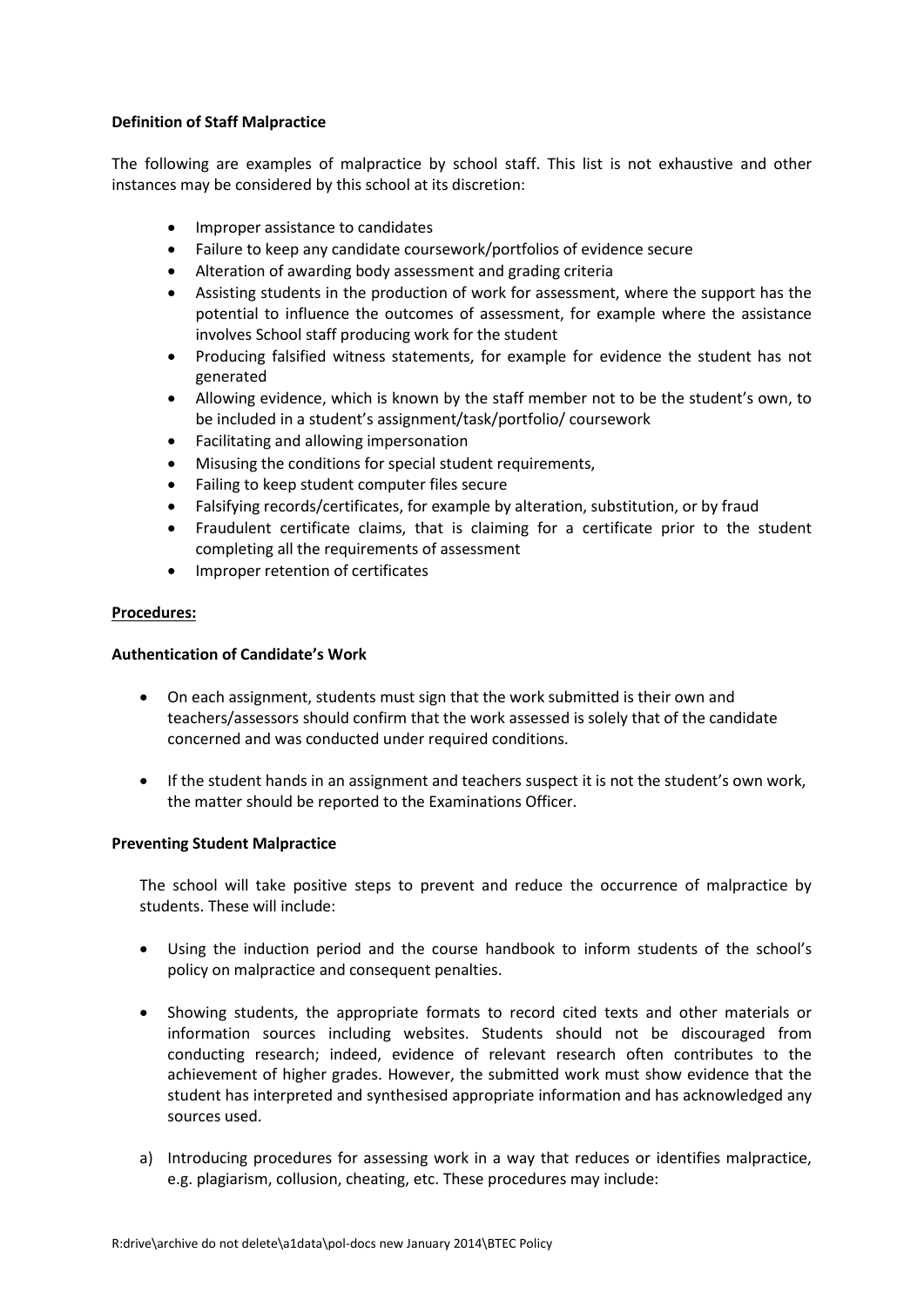- $\circ$  The requirement for interim work to be handed in before final deadlines to give a picture of the student's progress.
- o Periods of supervised sessions during which evidence for assignments/tasks/coursework is produced by the student.
- o Altering assessment assignments/tasks/tools on a regular basis.
- $\circ$  The assessor assessing work for a single assignment/task in a single session for the complete cohort of students.
- $\circ$  Using oral questions with students to ascertain their understanding of the concepts, application, etc. within their work.
- o Assessors getting to know their students' styles and abilities.
- b) Ensuring access controls are installed to prevent students from accessing and using other people's work when using networked computers.

# **Preventing Staff Malpractice**

The school will take positive steps to prevent and reduce the occurrence of malpractice by staff. These will include:

- c) Ensuring passwords and access to computers are protected
- d) Record keeping of students work submitted
- e) Ensuring students coursework/portfolios are held securely in a lockable cupboard
- f) Claims for certificates are administered by the Exams Officer and Lead IV
- g) A secure audit of certificates is completed
- h) Staff changes to BTEC courses are updated on Edexcel online
- i) Ensure the BTEC assessment methodology and the role of the assessor is understood by the BTEC staff
- j) Ensure the BTEC staff are briefed and trained in the requirements for the current Internal Verification procedures
- k) Effective Internal Verification roles are defined, maintained and supported and Internal Verification is promoted as a developmental process between staff
- l) Record internal standardisation, moderation and verification decisions using agreed documentation
- m) Follow staff protocol on whistleblowing

#### **Links:**

Pearson guidance and administration: [malpractice and plagiarism.](https://qualifications.pearson.com/en/support/support-topics/exams/examination-guidance/malpractice-and-plagiarism.html)

#### **Appeals**

#### **Aims:**

- To enable the learner to enquire, question or appeal against an assessment decision
- To attempt to reach agreement between the learner and the Assessor at the earliest opportunity
- To standardise and record any appeal to ensure openness and fairness
- To facilitate a learner's ultimate right to appeal to the Awarding Body where appropriate
- To protect the interests of all learners and the integrity of the qualification.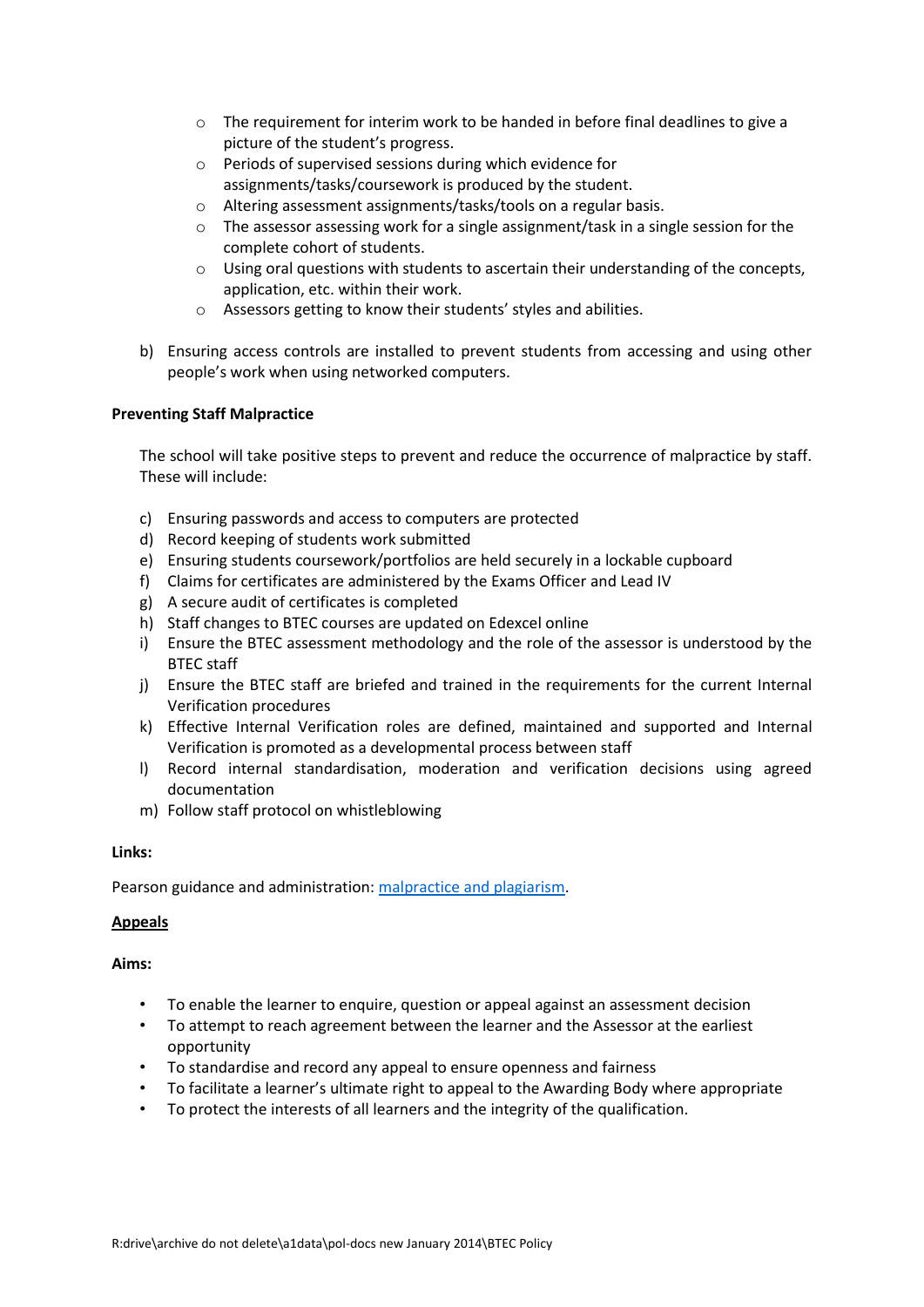Woodlands School is committed to ensuring that standards of assessment are consistent, transparent and in line with the requirements of our awarding bodies. The way students' work is assessed must serve the stated learning objectives of the programmes we offer and facilitate the achievement and wider development of our students.

#### **Objectives:**

- Inform the learner at induction, of the Appeals policy and procedure
- Record, track and validate any appeal
- Forward the appeal to the Awarding Body when a learner considers that a decision continues to disadvantage them after the internal appeals process has been exhausted
- Keep appeals records for inspection by the Awarding Body for a minimum of 18 months
- Have a staged appeals procedure
- Will take appropriate action to protect the interests of other learners and the integrity of the qualification, when the outcome of an appeal questions the validity of other results
- Monitor appeals to inform quality improvement.

#### **Internal Assessment Appeals Procedures:**

#### **Overview**

- a) It is the responsibility of the school as an assessment centre, to make all students aware of the appeals procedure and give them access to a copy of the procedure. This is provided at the start of the course and included in the student handbook.
- b) The Examinations Officer is responsible for managing the formal appeals process. If deemed necessary, a formal appeals panel should be set up comprising at least three people, where at least one member is independent of the assessment process.
- c) Written records of all appeals should be maintained by the School. These should include a description of the appeal, the outcome of the appeal and the reason for that outcome. A tracking document will be used to follow the course of an appeal, allowing it to be time tracked and verified at each stage.

#### **Grounds for Appeal**

A student/candidate would have grounds for appeal against an assessment decision in the following situations. This list is selective and not exhaustive.

- The work is not assessed according to the set criteria or the criteria are ambiguous.
- The final grade of the work does not match the criteria set for grade boundaries or the grade boundaries are not sufficiently defined.
- The internal verification procedure contradicts the assessment grades awarded.
- **There is evidence of preferential treatment towards other students/candidates.**
- The conduct of the assessment did not conform to the published requirements of the Awarding Body
- Valid, agreed, extenuating circumstances were not taken into account at the time of assessment, which the school was aware of prior to the submission deadline.
- **Agreed deadlines were not observed by staff.**
- The current Assessment Plan was not adhered to.
- The decision to reject coursework on the grounds of malpractice.